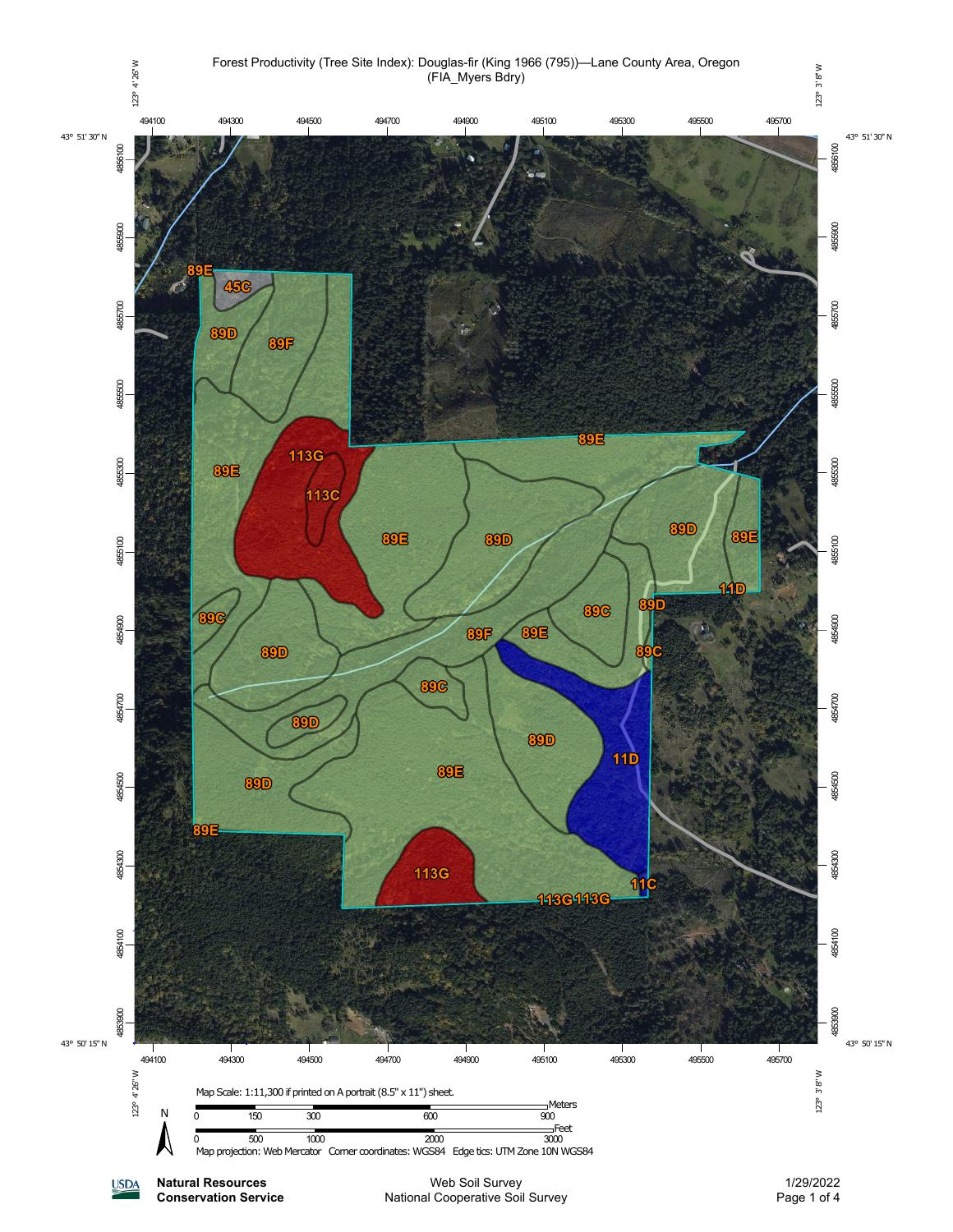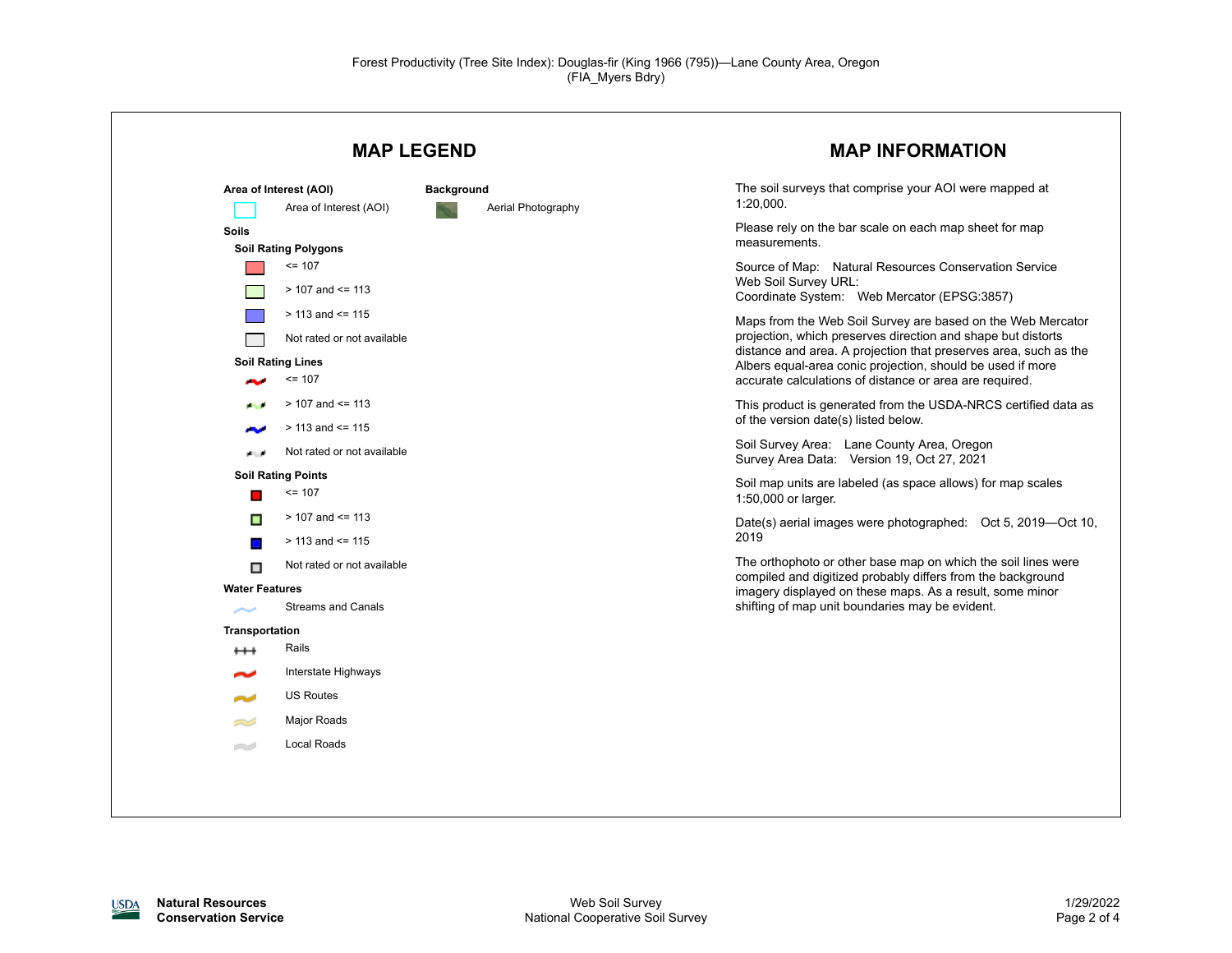## **Forest Productivity (Tree Site Index): Douglas-fir (King 1966 (795))**

| Map unit symbol                    | Map unit name                                                | <b>Rating (feet)</b> | <b>Acres in AOI</b> | <b>Percent of AOI</b> |
|------------------------------------|--------------------------------------------------------------|----------------------|---------------------|-----------------------|
| 11C                                | Bellpine silty clay loam,<br>3 to 12 percent slopes          | 115                  | 0.4                 | 0.1%                  |
| 11D                                | Bellpine silty clay loam,<br>12 to 20 percent<br>slopes      | 115                  | 22.1                | 5.6%                  |
| 45C                                | Dupee silt loam, 3 to 20<br>percent slopes                   |                      | 2.7                 | 0.7%                  |
| 89C                                | Nekia silty clay loam, 2<br>to 12 percent slopes             | 113                  | 16.0                | 4.1%                  |
| 89D                                | Nekia silty clay loam, 12<br>to 20 percent slopes            | 113                  | 108.3               | 27.6%                 |
| 89E                                | Nekia silty clay loam, 20<br>to 30 percent slopes            | 113                  | 144.3               | 36.8%                 |
| 89F                                | Nekia silty clay loam, 30<br>to 50 percent slopes            | 113                  | 61.3                | 15.6%                 |
| 113C                               | Ritner cobbly silty clay<br>loam, 2 to 12 percent<br>slopes  | 107                  | 3.5                 | 0.9%                  |
| 113G                               | Ritner cobbly silty clay<br>loam, 30 to 60 percent<br>slopes | 107                  | 33.8                | 8.6%                  |
| <b>Totals for Area of Interest</b> |                                                              |                      | 392.3               | 100.0%                |

## **Description**

The "site index" is the average height, in feet, that dominant and codominant trees of a given species attain in a specified number of years. The site index applies to fully stocked, even-aged, unmanaged stands.

This attribute is actually recorded as three separate values in the database. A low value and a high value indicate the range of this attribute for the soil component. A "representative" value indicates the expected value of this attribute for the component. For this attribute, only the representative value is used.

## **Rating Options**

*Units of Measure:* feet *Tree:* Douglas-fir *Site Index Base:* King 1966 (795) *Aggregation Method:* Dominant Component